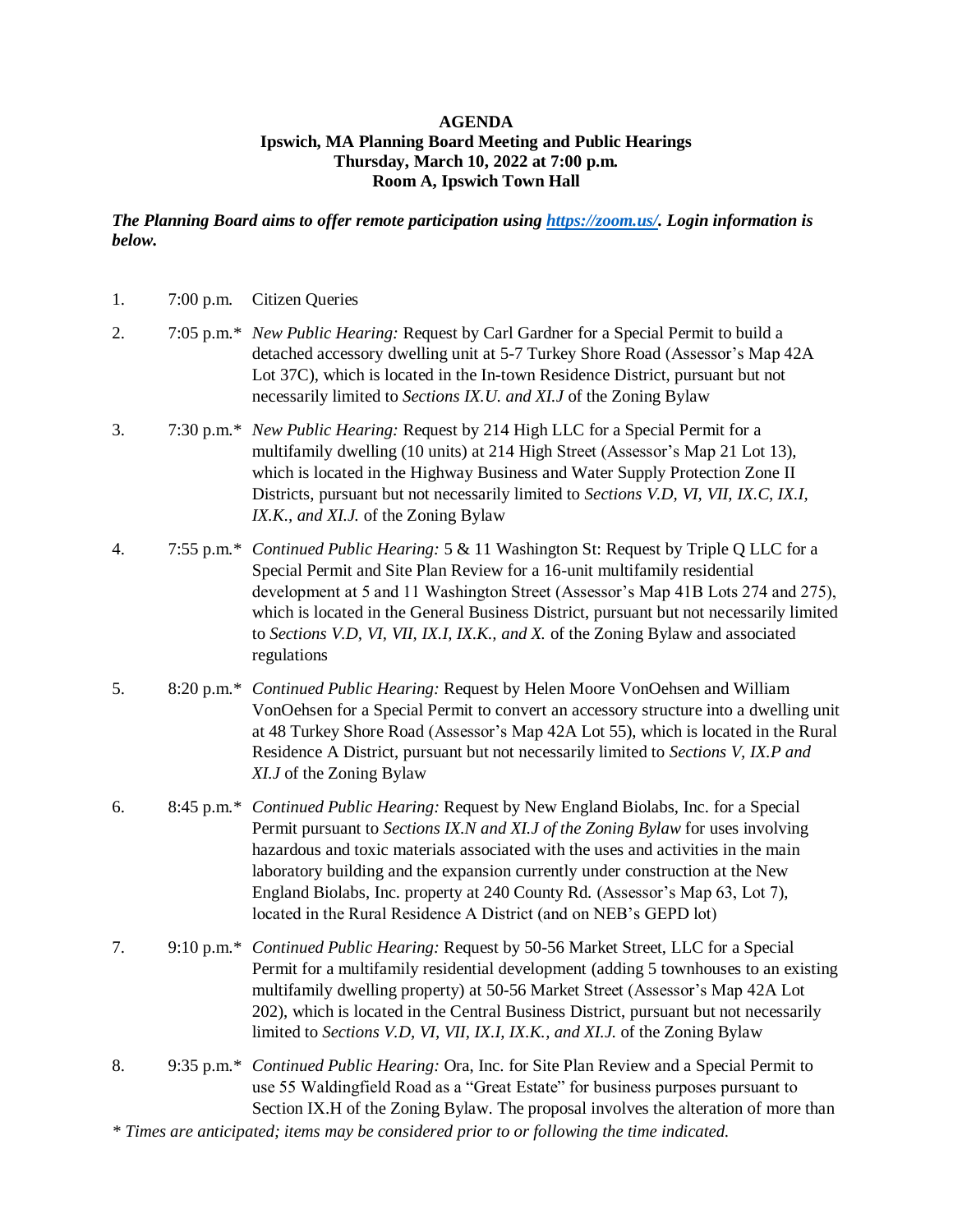2,500 sq. ft. of commercial space as described in Section X.B.1 and the increase of required parking spaces by more than 10 as described in Section X.B.3 of the Zoning Bylaw, as well as associated site work, at 55 Waldingfield Rd. (Assessor's Map 62, Lot 14), located in the Rural Residence A Zoning District, pursuant but not necessarily limited to the sections of the Zoning Bylaw cited herein as well as XI.J

- 9. 10:00 p.m.\*Adopt minutes of February 10 and 17, 2022 meetings, depending on availability
- 10. 10:05 p.m.\*Announcements/New Business: business not reasonably anticipated more than 48 hours in advance of the meeting
- 11. 10:10 p.m.\*Adjournment

Ethan Parsons is inviting you to a scheduled Zoom meeting.

Topic: Planning Board

Time: Mar 10, 2022 07:00 PM Eastern Time (US and Canada)

## Join Zoom Meeting

<https://us02web.zoom.us/j/86145916726?pwd=SXRLVmxDQVVXc2orMWZXaG1FR3ZUdz09>

Meeting ID: 861 4591 6726

Passcode: 983666

One tap mobile

+19292056099,,86145916726#,,,,\*983666# US (New York)

+13017158592,,86145916726#,,,,\*983666# US (Washington DC)

Dial by your location

- +1 929 205 6099 US (New York)
- +1 301 715 8592 US (Washington DC)
- +1 312 626 6799 US (Chicago)
- +1 669 900 6833 US (San Jose)
- +1 253 215 8782 US (Tacoma)
- +1 346 248 7799 US (Houston)

Meeting ID: 861 4591 6726

*\* Times are anticipated; items may be considered prior to or following the time indicated.*